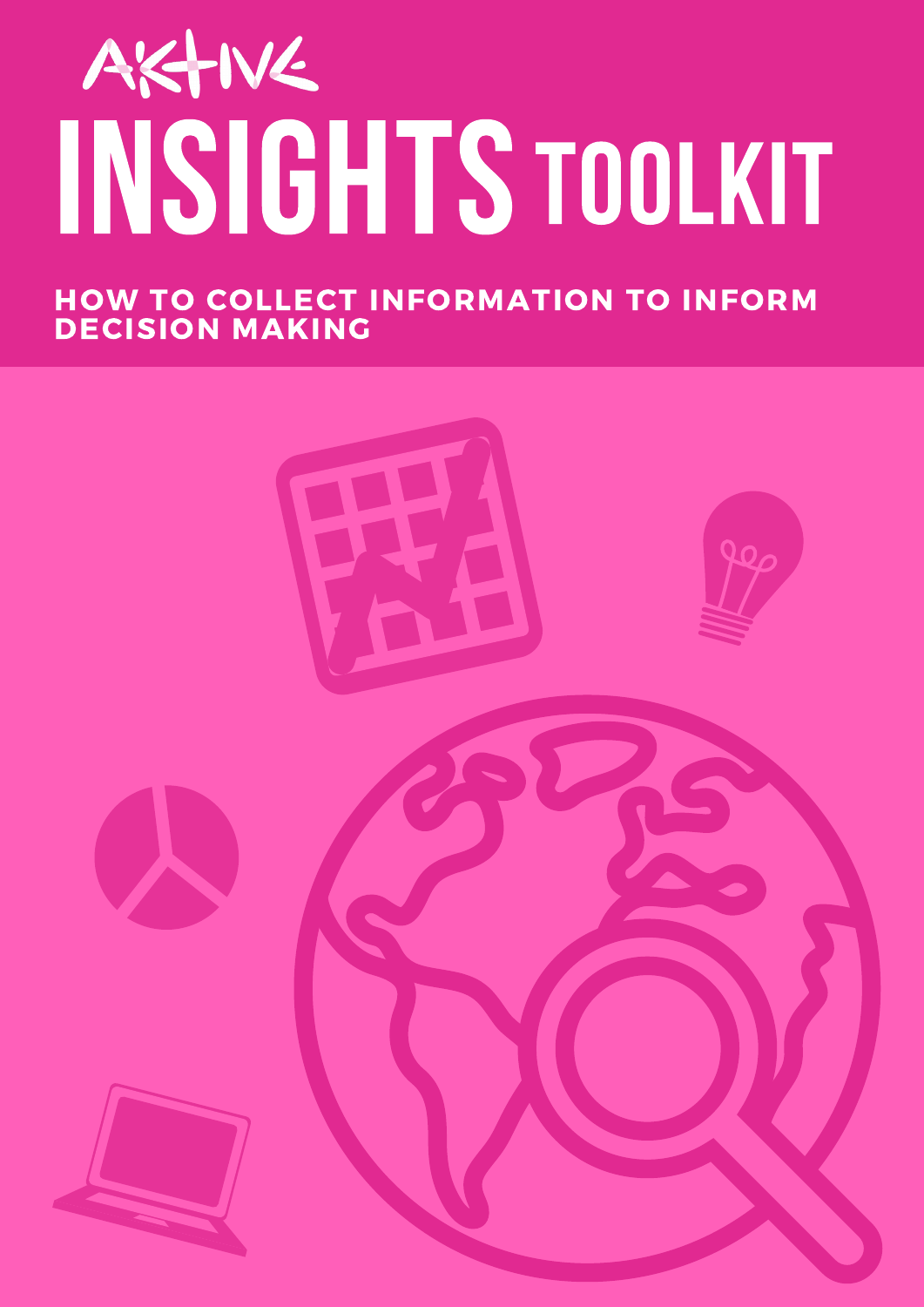OVERVIEW

Sport and active recreation creates happier, healthier people and better-connected communities. Increasing membership and participation in physical activity is a complex challenge. People are wanting and expecting quality experiences that increase their confidence, competence and motivation to participate in their chosen activity for life. It is important to gather and use evidence, encourage community input and develop a holistic approach to sport and recreation to sustain participation.

Auckland is a complex multi-cultural environment with many challenges and unparalleled opportunities to increase and sustain participation in sport and recreation. This has led to the establishment of *The Auckland Approach to Community Sport*, a strategic response aiming to create a world-class community sport system in Tāmaki Makaurau, community by community. This toolkit has been developed (and will be updated) by Aktive, with input from delivery partners CLM Community Sport, Harbour Sport, Sport Auckland and Sport Waitākere, based on insights and good practice examples from across Auckland.

## CONTENTS

| <b>01. WHAT ARE INSIGHTS?</b><br>02. WHY COLLECT INSIGHTS?<br><b>03. UNDERSTANDING CURRENT MEMBERS</b><br>04. LAPSED MEMBERS | 3 |                                             |    |
|------------------------------------------------------------------------------------------------------------------------------|---|---------------------------------------------|----|
|                                                                                                                              |   | 05. COMMUNITY                               |    |
|                                                                                                                              |   | <b>06. COLLECTING INSIGHTS</b>              |    |
|                                                                                                                              |   | <b>07. CASE STUDY: INSIGHTS &amp; CLUBS</b> | 18 |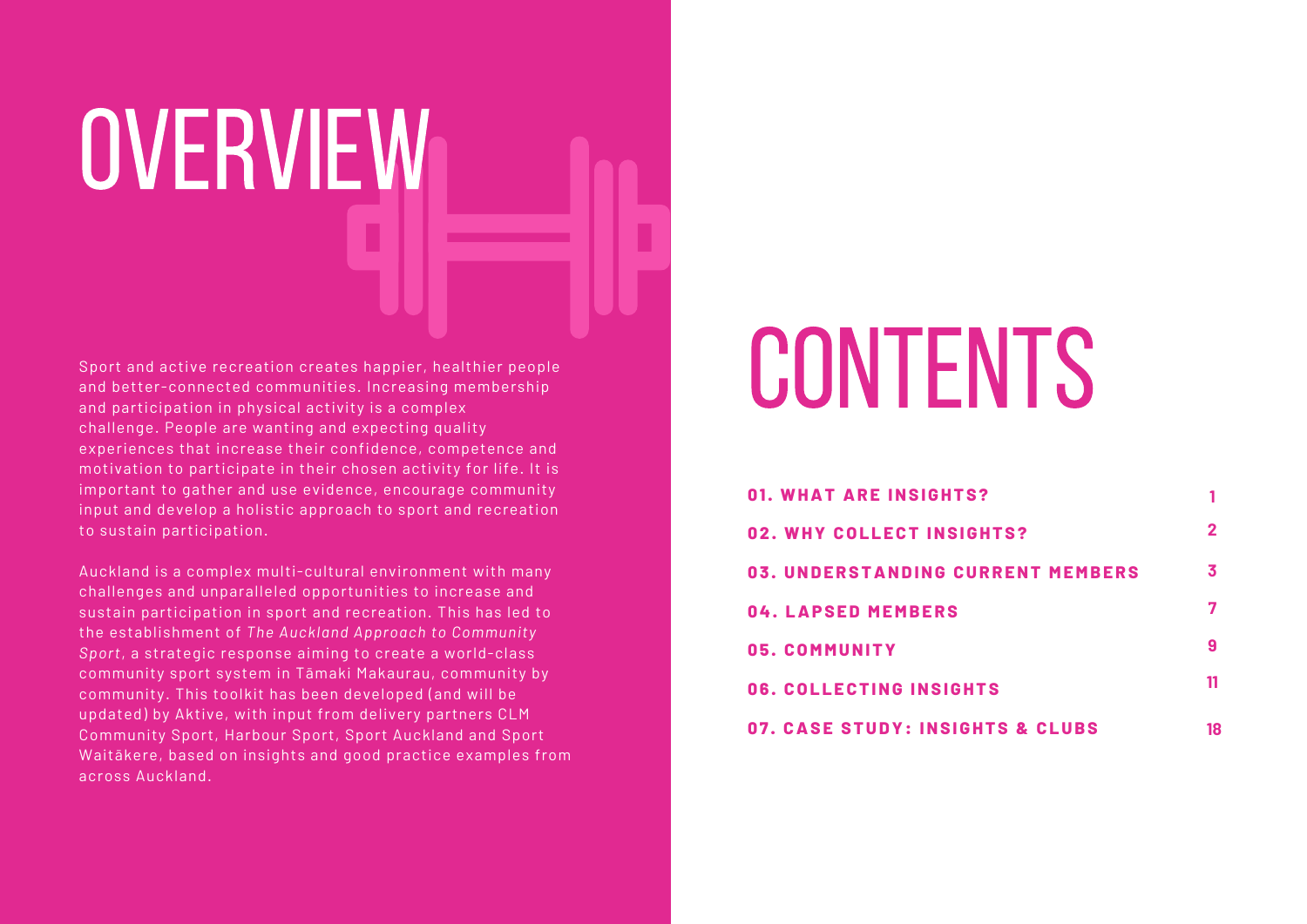### 01. WHAT ARE INSIGHTS?

Understanding your community is important for helping your club / code to stay relevant. Any information and data collected about your club or community through your club database, member surveys, Council, Health and other Government agency sources and then used to make decisions, is referred to as insights.

Sport New Zealand defines insights as:

*"A combination of facts, data, voice-of-the-participants, local knowledge and analysis that helps us make better decisions that in turn benefit participants."*

Help grow participation and membership by understanding the needs of your members - by identifying who is participating, who used to participate, who isn't participating and more importantly, who could participate – as a player, volunteer, coach, administrator or official.

Start by thinking about what you know about:

- Your current members (or volunteers, coaches etc.)
- Your previous or lapsed members
- The community where your club is located.

### 02. WHY COLLECT INSIGHTS?

Used well, insights into your community can give your club / code an understanding of where it is currently, where it is heading and the opportunities that are available in the future that may lead to decisions on what your club /code offers.

In developing greater knowledge of what people want, and why, you become responsive to the needs of participants (participant-focused). To be adaptive and responsive the wider sport and recreation sector needs relevant information to be able to:

- target participants with the right products and services (e.g. programmes and events)
- respond to the changing trends in participation; and
- deliver enriching and rewarding experiences.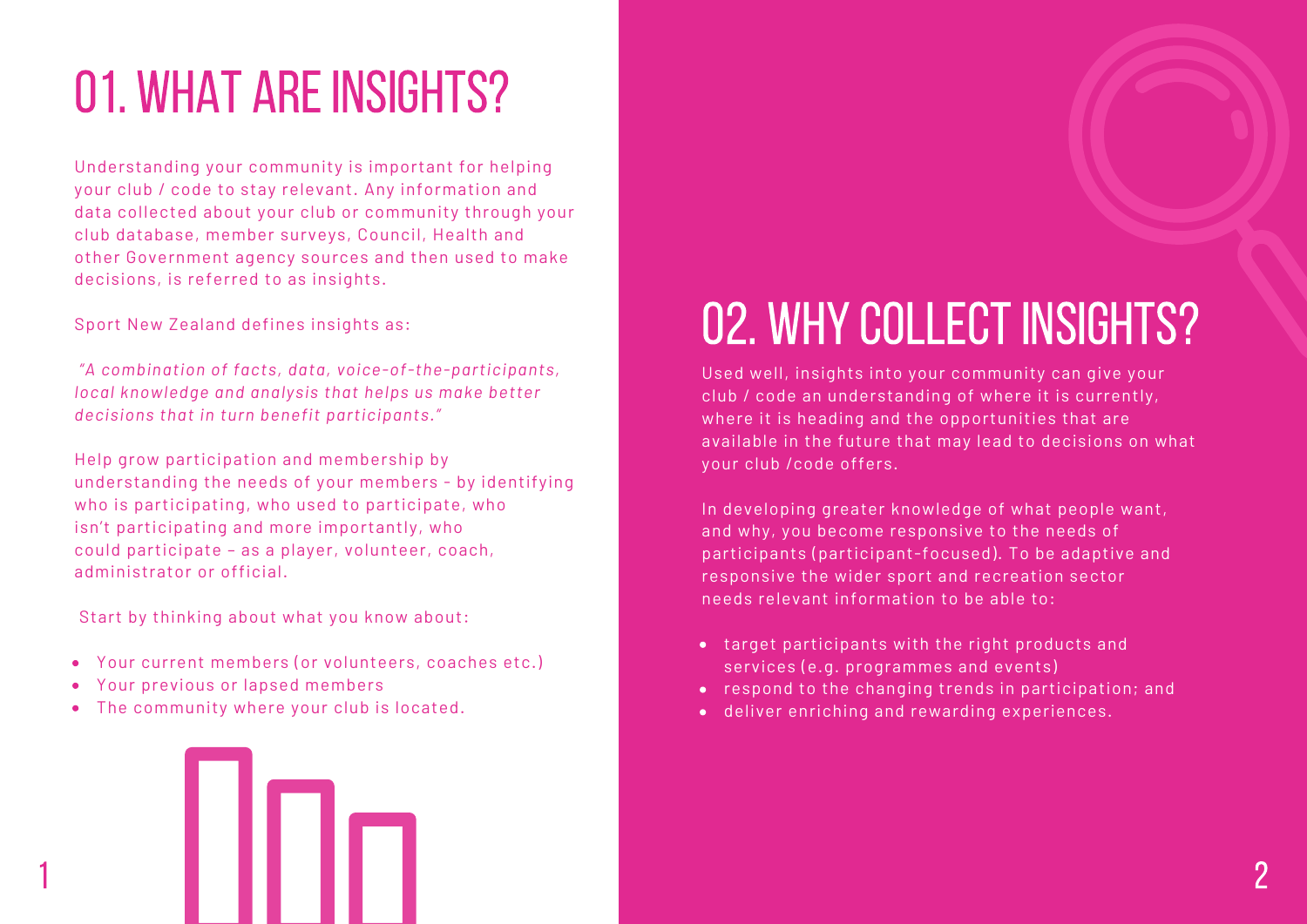### 03.CURRENT MEMBERS

#### DO YOU UNDERSTAND THEM?

Look at your current membership database. What information do you currently have on their age, gender, ethnicity, playing habits etc?

If your current database is low on information, think about how you can start collecting and storing this information. You could ask people to complete a short survey or registration form when they join. This can be stored either on an Excel spreadsheet or you may have a database, CRM or member management system/software.

By collecting member information, your club / code can base decisions on demographics, participation rates and many other criteria dependent on what is being collected. Attaching online, automated payments and updating of member details will increase the value and integrity of this information.

When collecting information from members either online or via methods that are more traditional like registration forms, the club / code should ensure that it is providing enough information to the members for them to understand what the club / code intends to do with the data and how it is stored.

The Policies and Procedures Toolkit covers the Privacy Act and managing membership information. **[Click](https://aktive.org.nz/sector-development/managing-your-organisation/policies-and-procedures/) here**

Knowing who your members are is a great starting point, but to start to design good experiences for your members, it is good practice to ask them about their experiences within the club / code.

Sport New Zealand runs a **Voice of [Participant](https://sportnz.org.nz/managing-sport/research-and-insights/voice-of-participant/)** survey which some National Sport [Organisations](https://blog.hootsuite.com/facebook-algorithm/) have signed up to. Not sure if your code is involved? Have a look on the Sport NZ website, and get in touch with your Regional Sport Organisation to get your local area results.

You may consider your club/code to have the best programmes or competitions in the world, but if it is not what people want, you're wasting your time.

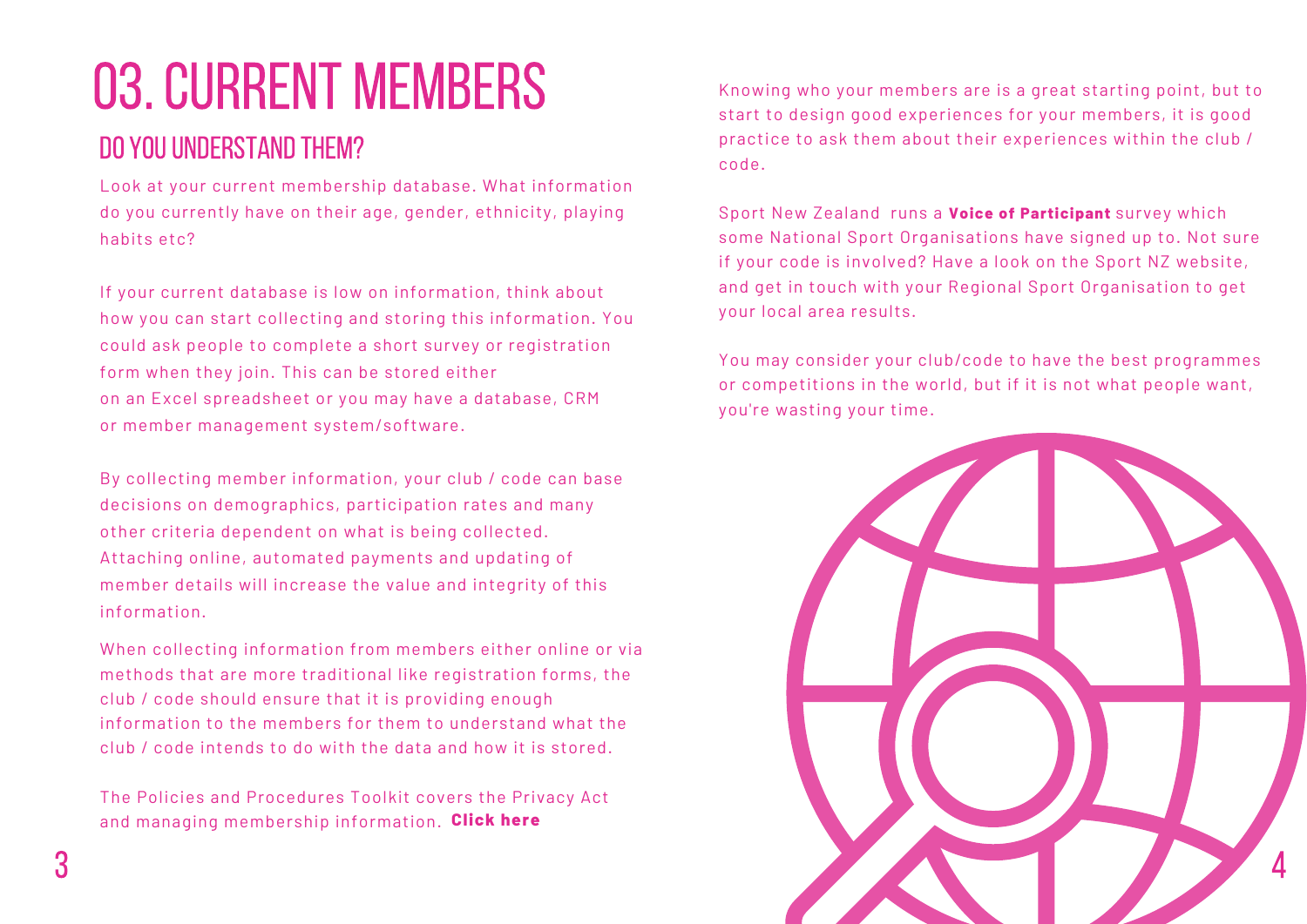### 03.CURRENT MEMBERS

In addition, think about what information you'd like to know about your members and design a short survey to get their input. An example of the types of questions you might like to include are below:

- Name
- $\bullet$ Age
- Membership status
- How frequently do you participate at our club?
- How likely would you be to recommend our club / code to your friends and family?
- Why do you say you would recommend? / Why would you not recommend?
- What is the one thing you'd like to see us improve in the future?

Distributing this survey to your members could be done in person, at the clubroom or after games, or you could use a free online survey tool (like Survey Monkey) to send an email link out to everyone on your database. **[SurveyMonkey](https://www.surveymonkey.com/)**

When writing the survey think about:

- What information do you want to find out?
- How will you use the answers you get back?  $\bullet$
- Make it easy for members to answer keep it short and simple to answer  $\bullet$
- If you're not sure on how to word questions, SurveyMonkey has lots of example question you can use.

Think about the best time in the season to send out your survey. The end of the season can be a good time to get people to think back and reflect rather than in the busy middle of a season. For more support on designing and using  $5$  surveys, see the end of this toolkit.  $6$ 

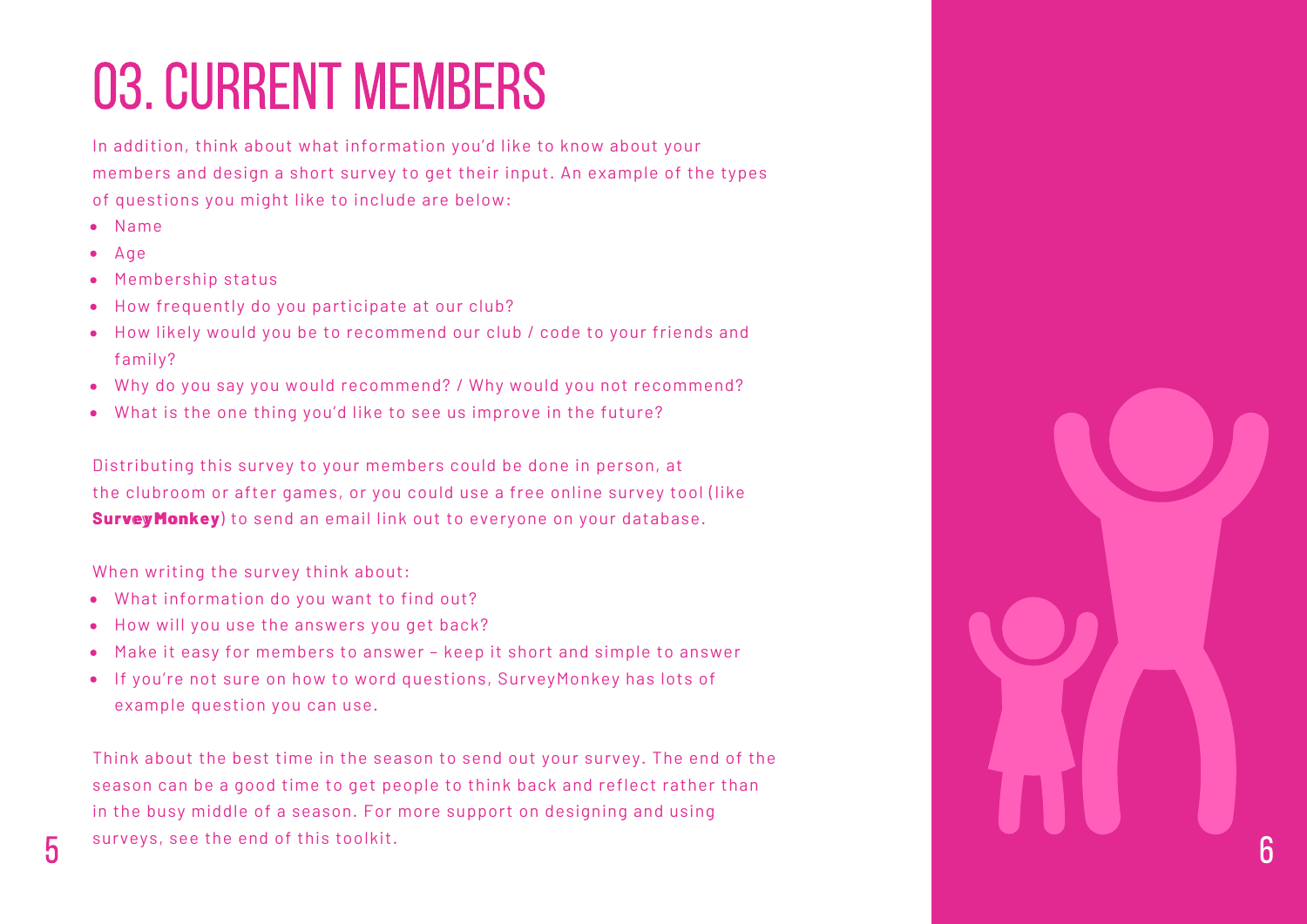

7

### 04. LAPSED MEMBERS

When looking through your database, you're likely to have some members who haven't participated recently or some who have moved on. It can be helpful to understand more about these lapsed members to explore whether there are improvements you could make to your club / code.

It might be because they are dissatisfied with what the club / code has to offer, or their personal circumstances have changed. Whatever the reason, you need to know so you can determine if it's possible to get them back and to reduce the likelihood of other people leaving for the same reason. Understanding why members leave is crucial for the sustainability of your club / code.

There are many ways to get feedback from members who have left. Below are a few options:

- *Ask them:* The simplest way to find out why they left is to ask them. This can be done in person or over the phone. This is not always easy to do, particularly if the feedback is negative, but you need to know why people are leaving.
- *Questionnaires and surveys:* Asking members to put their thoughts in writing on a questionnaire or survey is one of the most well-established feedback techniques. If your club / code has an effective database of contacts for your members, it should be easy to email something out to members who have left.
- *Website feedback:* If you have a website, you can set up an area for members to provide feedback. Hopefully you can hear about any discontent before it leads to members leaving.

on supporting your members. Click [here.](https://aktive.org.nz/sector-development/managing-your-organisation/participation-and-membership/) Have a look at the Participation and Membership Toolkit for some more ideas

8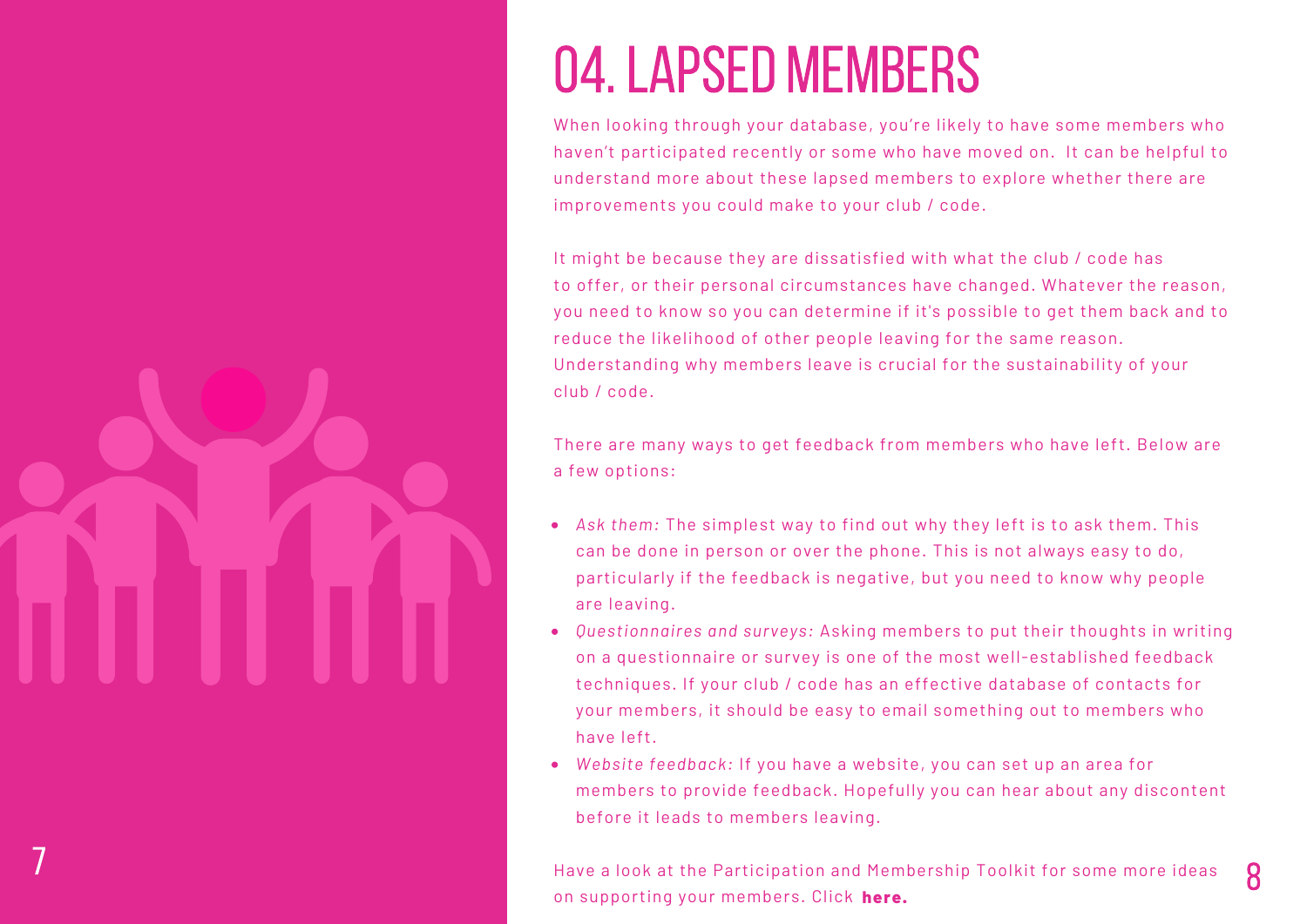### 05.COMMUNITY

Ideally your club/code would reflect the make-up of your local community. Understanding your community will help your club/code determine what matters most to local people and where and how you can add value.

*Compare your current members* to your local area. Use the Sport NZ Insights tool to see if you are [reflecting](https://sportnz.org.nz/managingsport/insights) the makeup of those who live locally in terms of age, gender and ethnicity.

*Knowing who we have living in our community is crucial.* The next step is to understand those potential members' interests and desires so that you can design initiatives which might appeal to them and to understand how you might market your club/code to them. Promoting your offer to the community is essential to increase participating and membership.

Ways to do this are covered in the Marketing and Communications Toolkit. Click here.

If you run an open day, or have enquiries from potential members, capture their details and follow up with them. These are called "considerers" and they will be weighing up their options and thinking about joining your club/code.

This follow up could be an email or phone call thanking them for considering the club/code. If possible, ask them a few questions about their likelihood of joining, what they liked about the club/code, and, if relevant, was there anything which put them off joining? Use this feedback positively and as potential changes for your club/code.

Sport NZ has some case studies about understanding and working with different target groups. View here.

Understanding your community also involves being aware of your physical surroundings. For example, are you aware of the other sports clubs and community organisations in your area? Is there an opportunity to collaborate or share [facilities?](https://aktive.org.nz/sector-development/managing-your-organisation/marketing-and-communications/) Can you bring other communities into your organisation by sharing the facility to gain revenue and also potential members? From and to understand now<br>
Working with different target groups. **View [here.](https://aktive.org.nz/sector-development/managing-your-organisation/community-engagement/)**<br>
Working with different target groups. **[View](https://sportnz.org.nz/about-us/who-we-are/what-were-working-towards/case-studies/) here.**<br>
Understanding your community also involves beir<br>
your physical surroundings. For example,

Our Community Engagement Toolkit gives more tips and ideas on knowing your community. Click here.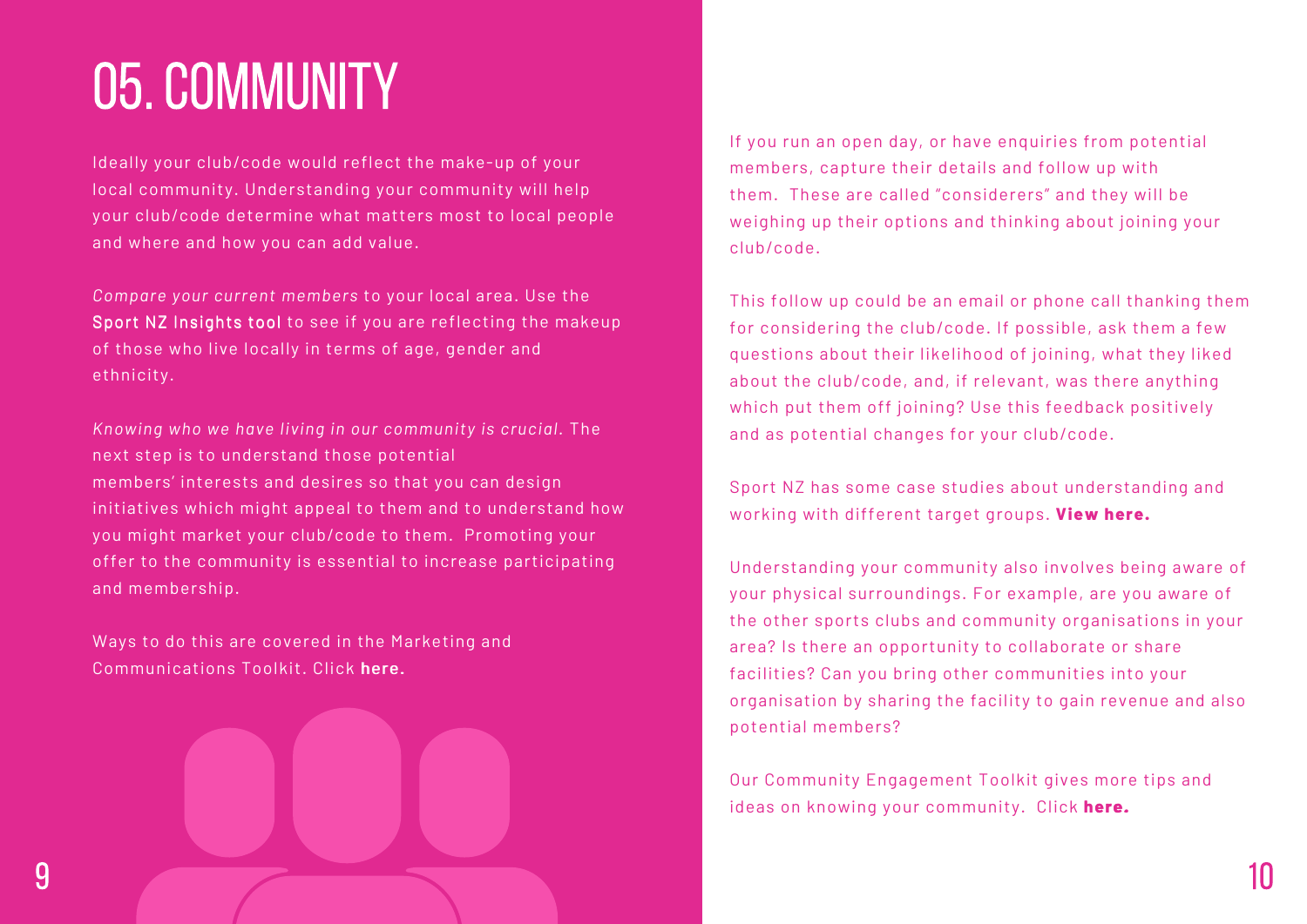### 06. COLLECTING INSIGHTS

#### THERE ARE A NUMBER OF DIFFERENT TOOLS AVAILABLE FOR YOU TO USE TO GENERATE INSIGHTS.

Generating your own insights? Here are some approaches you can take:

#### **Surveys**

11

- Using surveys is a great way to get information from a larger group of your members. There are a number of steps you should go through when designing and using surveys to make sure you get information from them that is useful for your club / code. See flowchart on next page for survey creating.
- There are often university students studying sport in your  $\bullet$ neighbourhood that could assist your club/code with a survey and collecting and collating data. Many students are looking for practicum opportunities, so contact your local University or Polytechnic Sport Department.

Sport NZ Insights tool - Use this tool to get a better understanding of the demographics and projected demographics of your community. It also includes information about what sports adults play, as well as details about the schools in your area and secondary schools sports behaviours.

Active NZ survey and data visualisation tool - Use this research to understand more about why people in your community play sports and the barriers they face to playing. The survey covers both young people and adults.

Voice of Participant survey - Use this survey to [understand](https://sportnz.org.nz/managing-sport/research-and-insights/voice-of-participant/) Voice more about perceptions of the club/code experience, and what can be done to improve satisfaction amongst current club members.

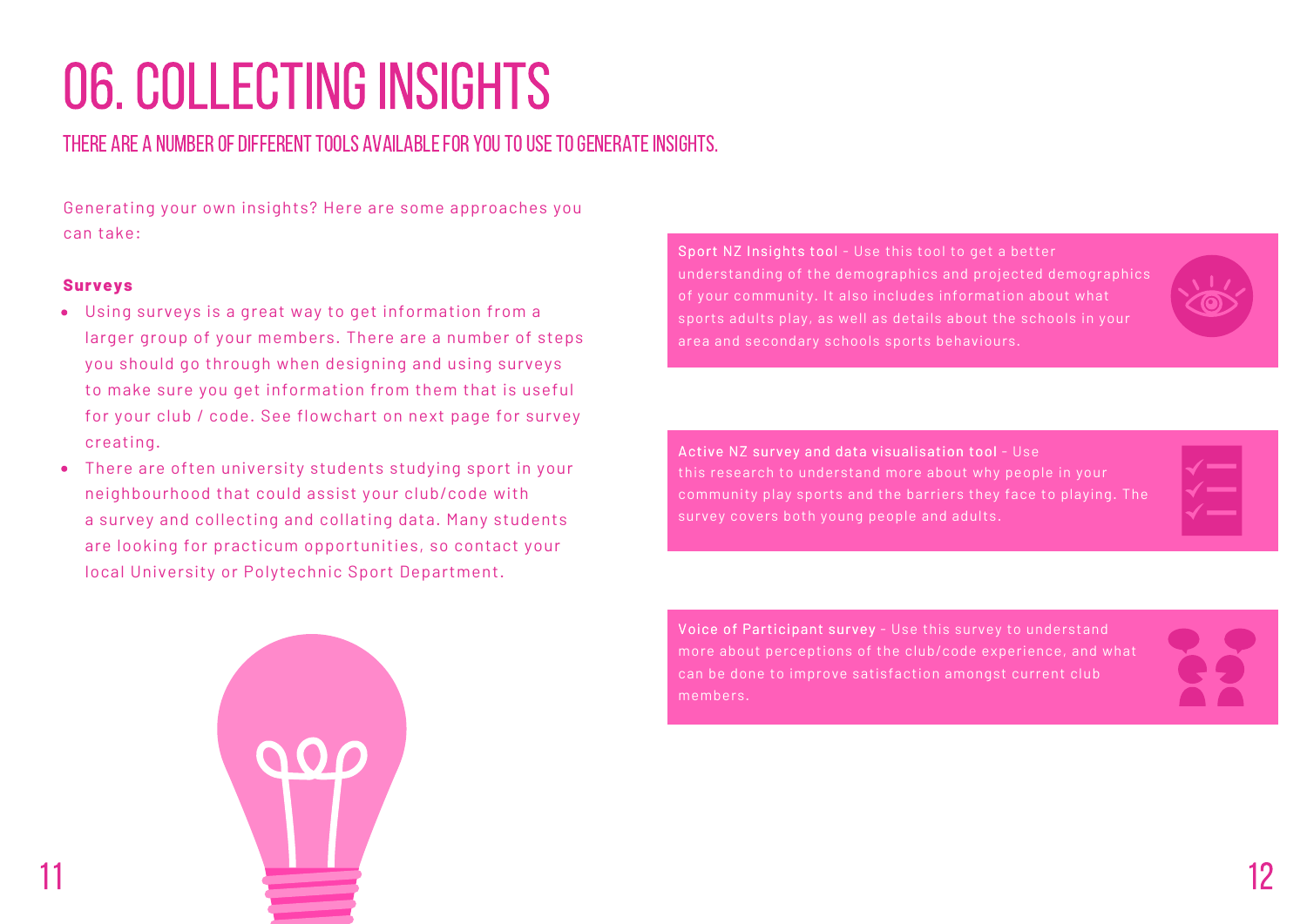### STEPS TO CONDUCTING A SURVEY



Can be helpful to write a short summary of results to guide further actions

What are the key things you want to find out? Who do you want to answer the survey?



On Paper - hand out to people at the club/code events. Ensures that the survey is completed.

Phone - Someone at organisation/club could ring people ask questions. Downside is that this is a timely approach.

Online - if you have email addresses of recipients, this can be a cheap and easy way to survey people. Free tools such as Survey Monkey and Typeform.

Some tips for writing questions:

- $\bullet$  Keep it simple and short
- Be specific
- Don't ask more than one thing at a time
- Test questions with others to make sure they are clear and easy to understand
- 20, 21-30, 31 -40 etc Include all possible answer options in an answer list or add an 'other'
- Think about what you will do with the answers this can help you decide how to word the question, and whether it is better to include answer write in.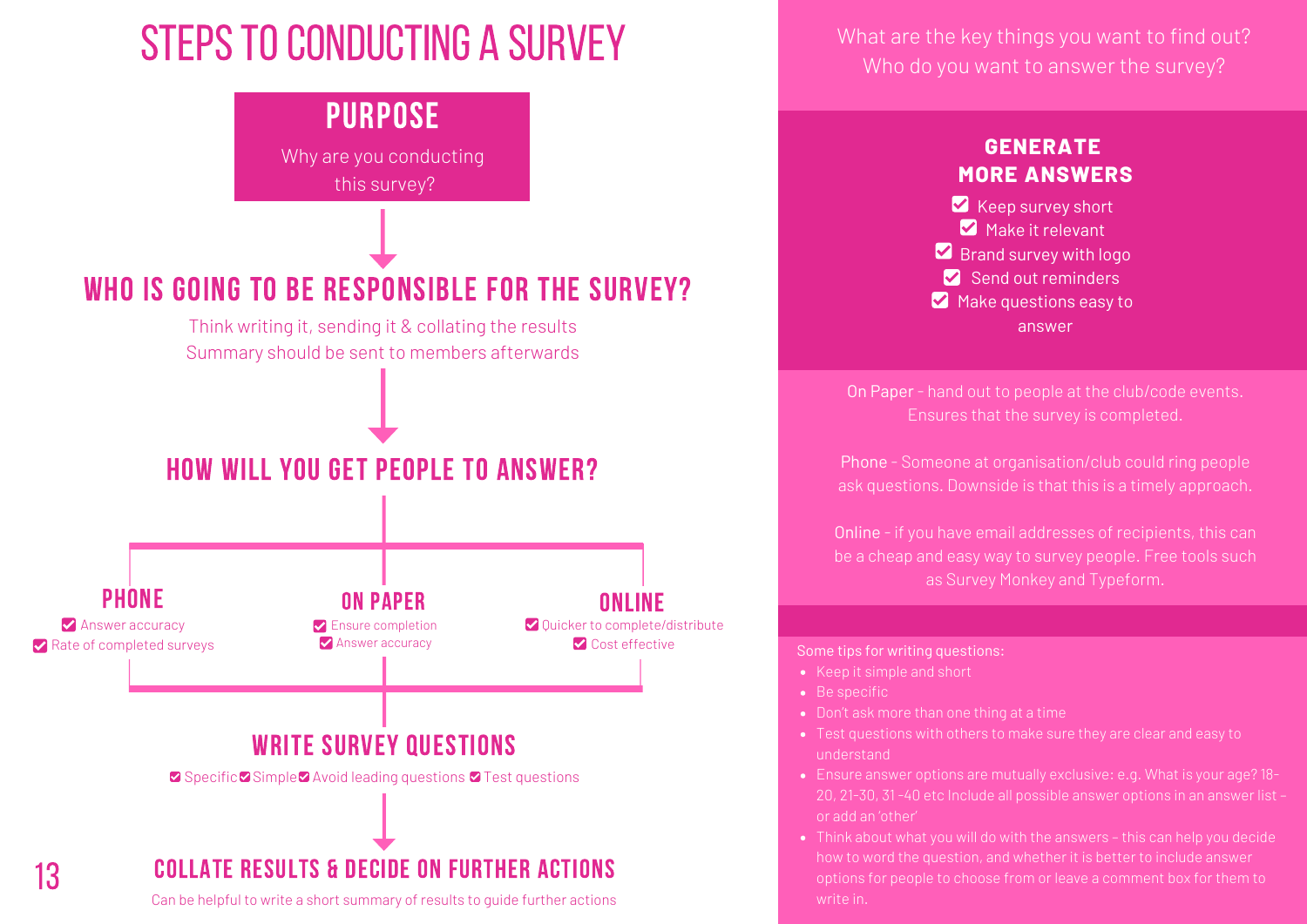### 06. COLLECTING INSIGHTS

#### **Interviews and focus groups**

- Sometimes you may want to explore a topic in more depth, in which case using focus groups or holding one-on-one interviews may be a good option for you.
- Interviews and focus groups usually involve fewer people than surveys but can take more time in terms of set up and analysing the key findings.



There are some things you should consider when running interviews and focus groups:

1) Why you are conducting this research and what are the key things you want to find out? Write these down and agree them up before you start.

2) Who do you want to speak to in this research and do you talk to them as a group or individually? This depends on the topic you're discussing, the location of those you're speaking to, and how easy it is to get them together as a group.

3) Who is responsible? Who will recruit the interviewees or focus group and who will ask the questions?

4) Where and when will you hold the session? Is there a quiet room at the club which you could use, perhaps at the end of a training session?

5) What will you ask? Ask open-ended questions. Think of the session more like a conversation.

6) How will you record what people say? If you can, have a note taker to capture the key points from the discussion or record the session and transcribe it.

7) How long will it take? Try to keep the sessions to half an hour for interviews and an hour maximum for the focus groups.

8) What did we find out? Summarising the main findings by identifying the key themes emerging from the discussion, supported by quotes. Keep quotes anonymous unless attendees agreed.

9) What will we do? Decide on what actions need to be taken based on the  $\frac{14}{15}$  findings.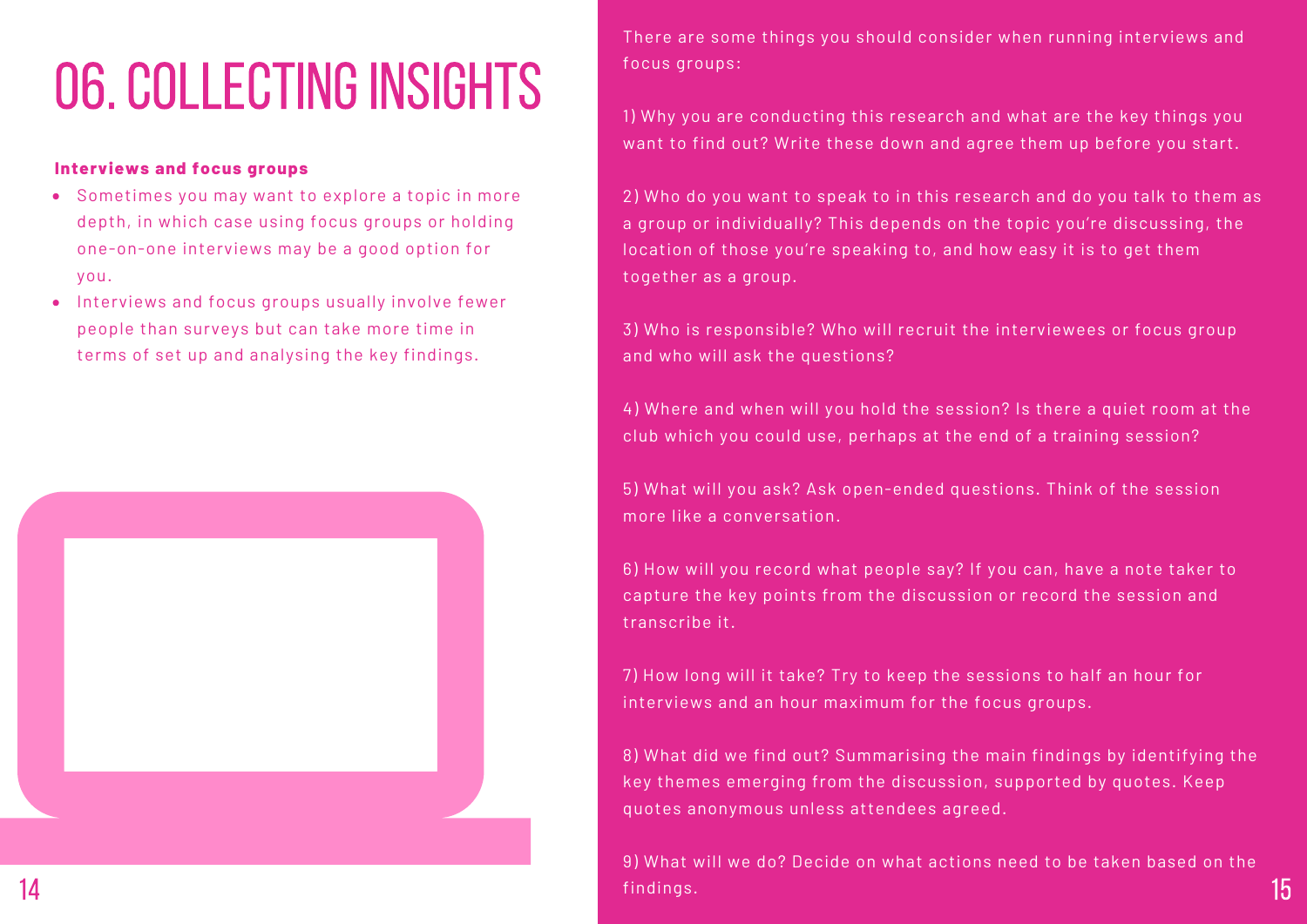### 06. COLLECTING INSIGHTS

#### **Other tools**

You can also use more informal ways of collecting feedback from members. Consider things like:

- *Observation* do your members seem happy? Are they engaging with each other? Do people visiting the club know where to go?
- *Informal chats* you can learn a lot from members by casual chats at the club room or on the sidelines
- *Feedback/suggestion box* consider having one available so that members have a way of providing ongoing feedback
- *Wishlist* add a 'wish-list' to your noticeboard so that members can add their ideas of ways to improve the club. Ask them to describe their perfect club to you or even add pictures of what it would look like.

 $16$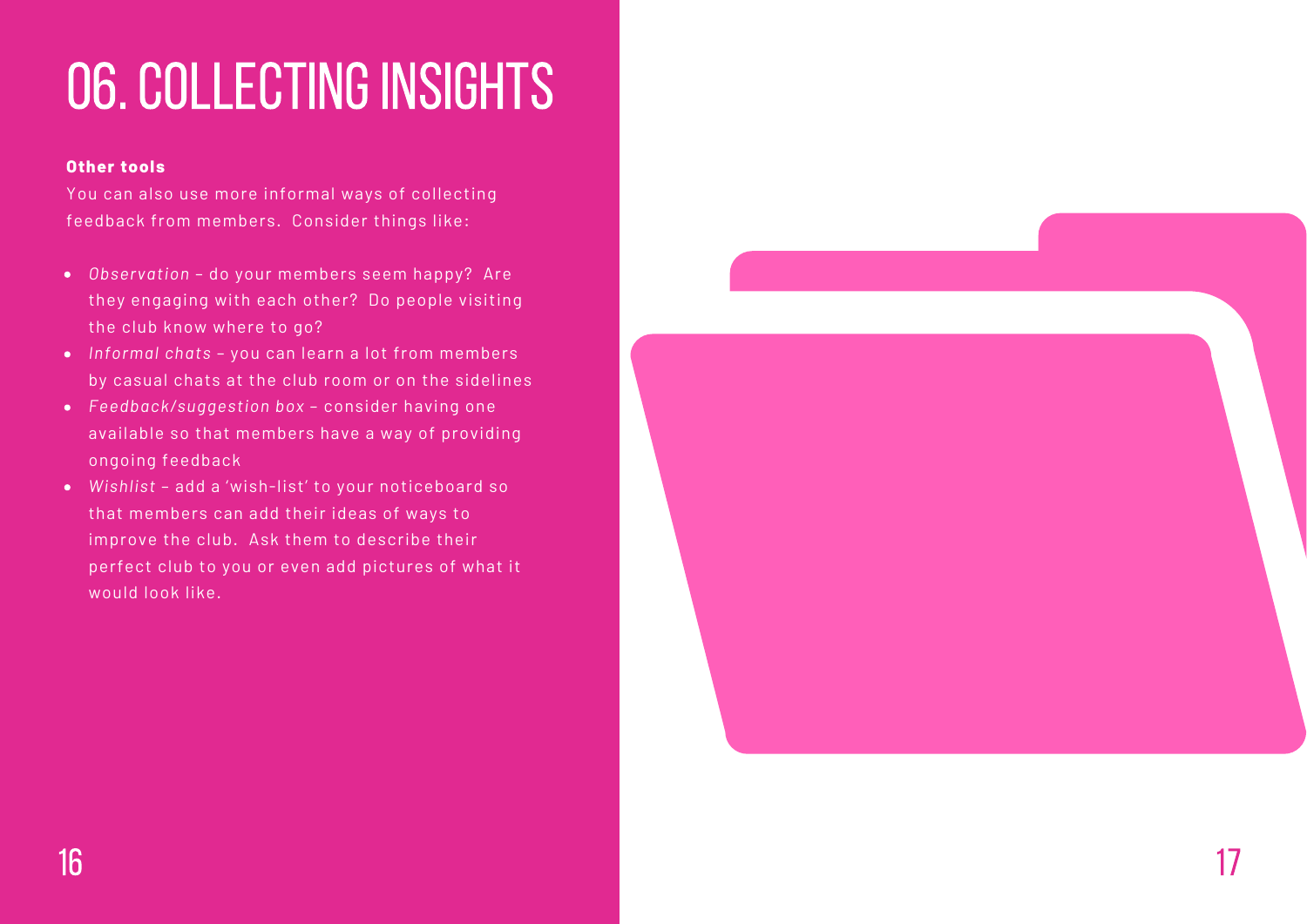### 07.CASESTUDY

#### How insights can work for a club/code

A club/code in Auckland was seeing their membership numbers decline. They were keen to reverse this and understand how they could be more relevant for their community.

They first looked at their current membership. Their code had recently taken part in the Sport NZ Voice of Participant survey, so they asked their code for a copy of their results. They could see that while their adult members seemed very satisfied with the club/code experience, some of the parents of their youth players weren't so happy.

They could also see from their club/code database that the percentage of their youth players who were renewing their memberships had been declining slowly over the last couple of years.

The club/code wanted to explore this more, so they had some informal conversations with parents before and after practice. They kept the conversations short and focused on what the club/code could do to improve the experience.

The club/code also wanted to make sure that they heard from those who had not renewed their membership, so they sent out a short survey to those who hadn't renewed this year, using the email addresses from the database. The results were fairly consistent with what they heard from current members and allowed them to